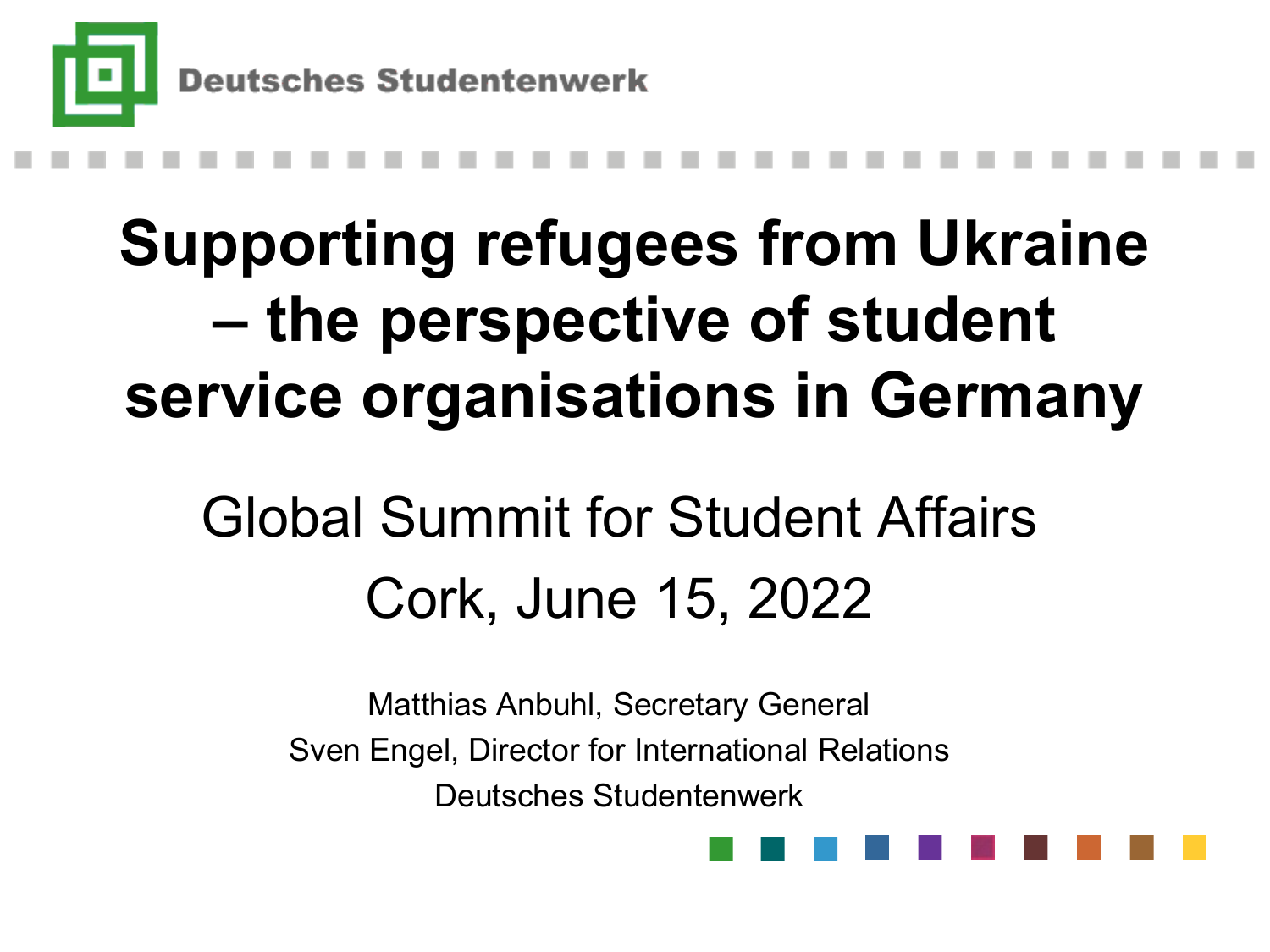

### **DEUTSCHES STUDENTENWERK (DSW)**

DSW is the national association of the 57 public student service organisations (STWs) in Germany

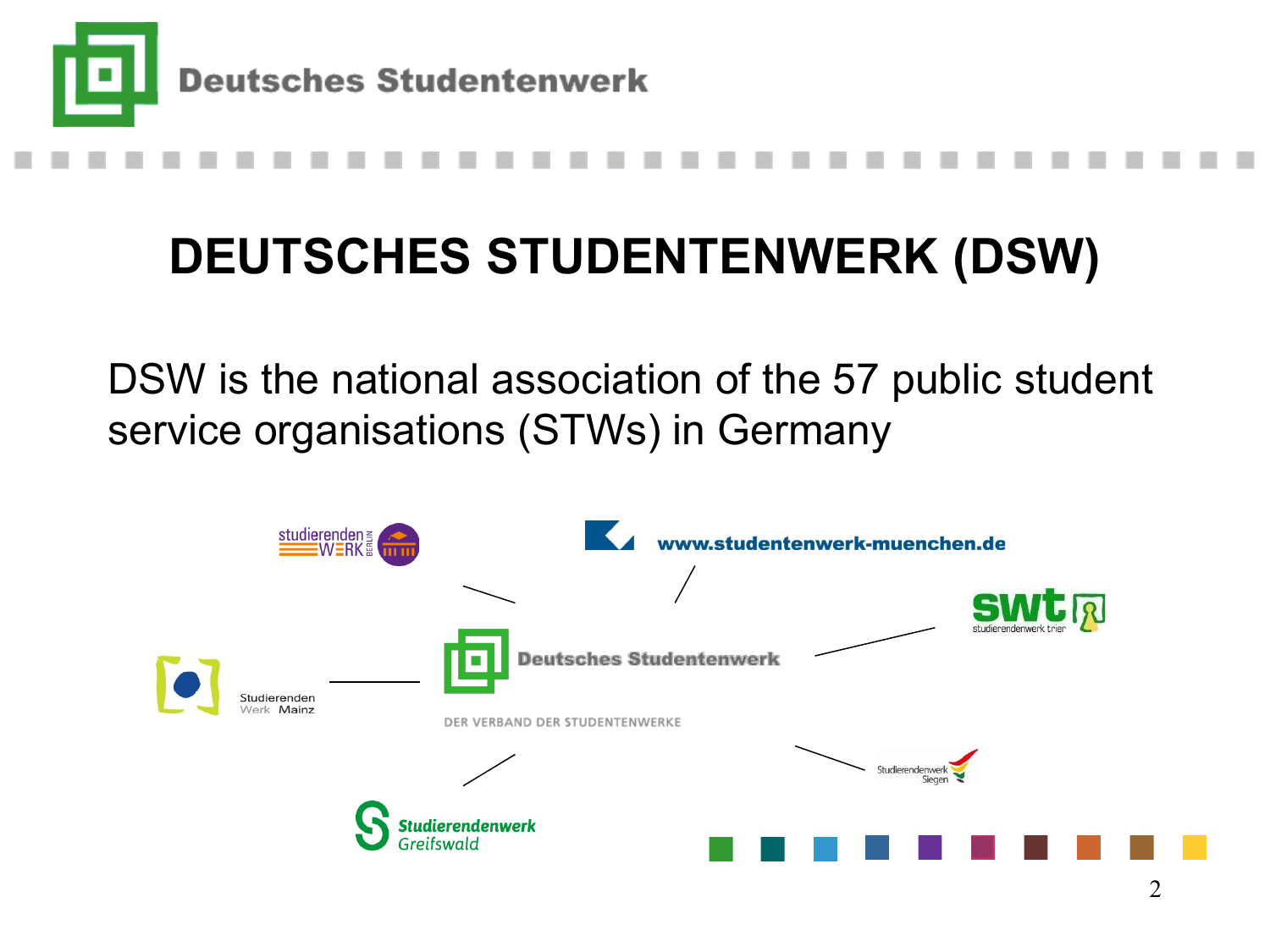



### **The 57 STWs**

support the economic, social, health and cultural needs of approx. **2.9 millionen students**



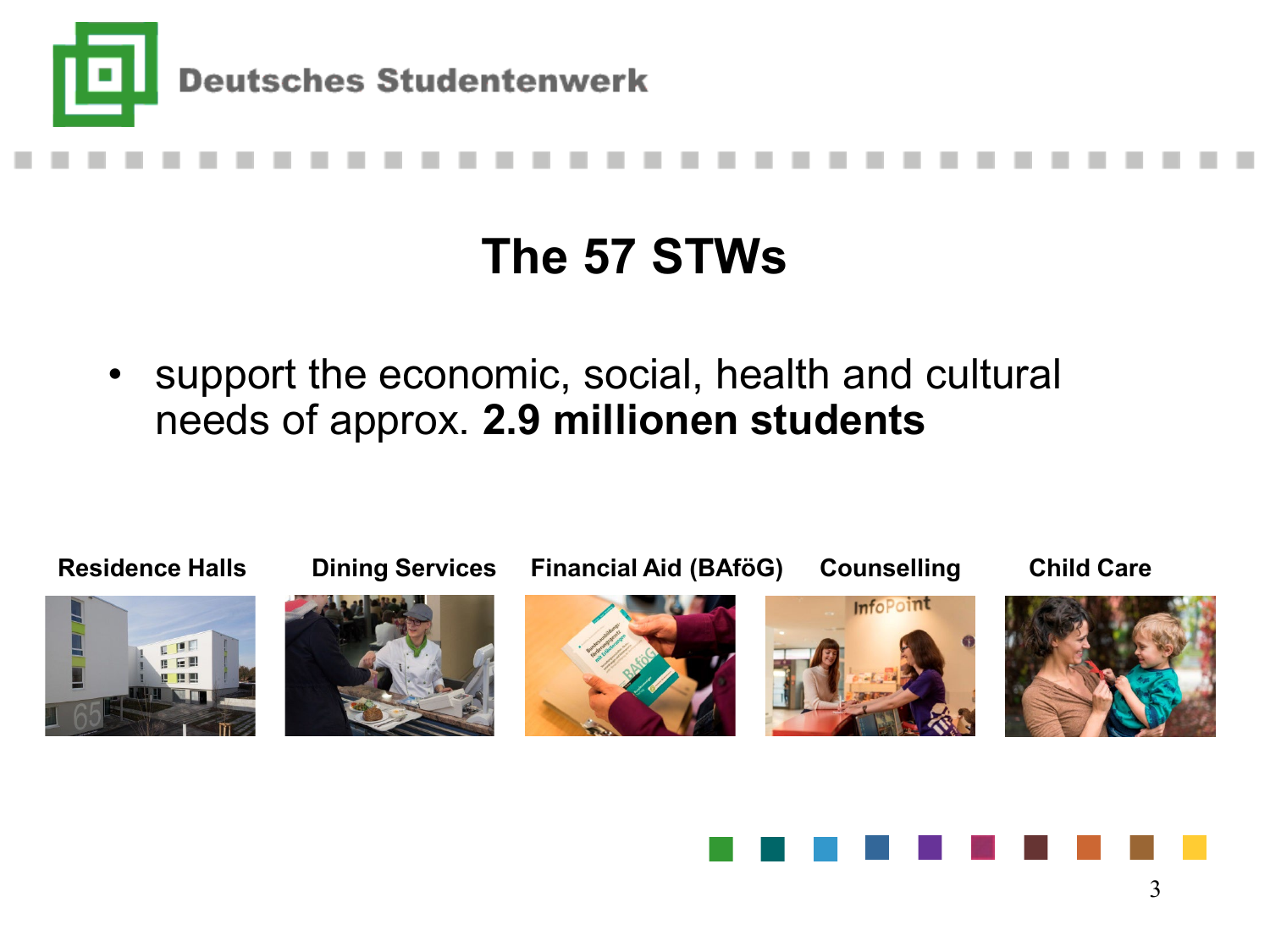



### **Some numbers….**

- 2.9 mio students in Germany
- 320.000 international students
- 10.500 Russian and 6.500 Ukrainian students in Germany\* (before the war)
- 14 mio refugees, 6.7 mio abroad, 3.6 mio in Poland\*\*
- 800.000 refugees in Germany, 70% women, 40% children\*\*\*

Sources: \*Wissenschaft Weltoffen, Data for Winter Semester 2020/2021 \*\* UNHCR BMI Ausländerzentralregister – as of May 30, 2022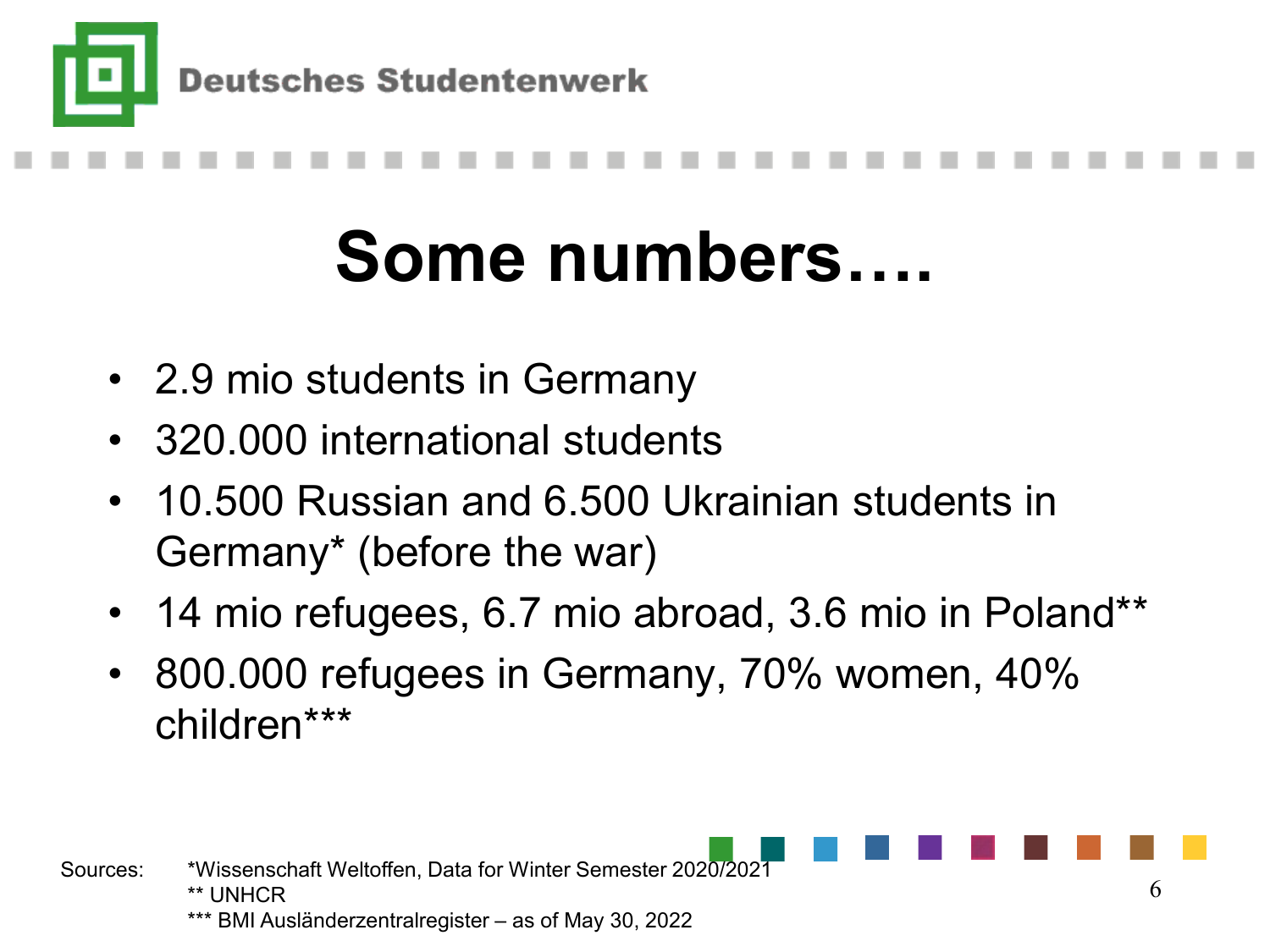

**Deutsches Studentenwerk** 

# **EU Temporary Protection Directive (TPD)**

- activated for the first time in a situation of mass influx into the EU
- provides temporary residence and access to welfare benefits (ALG-II)
- free movement in EU until Aug 31, 2022
- approx. 800.000 refugees registered for protection under the TPD in Germany\*
- not eligible for studying

Sources: \*BMI Ausländerzentralregister – as of May 30, 2022 **THE** Sources and May 30, 2022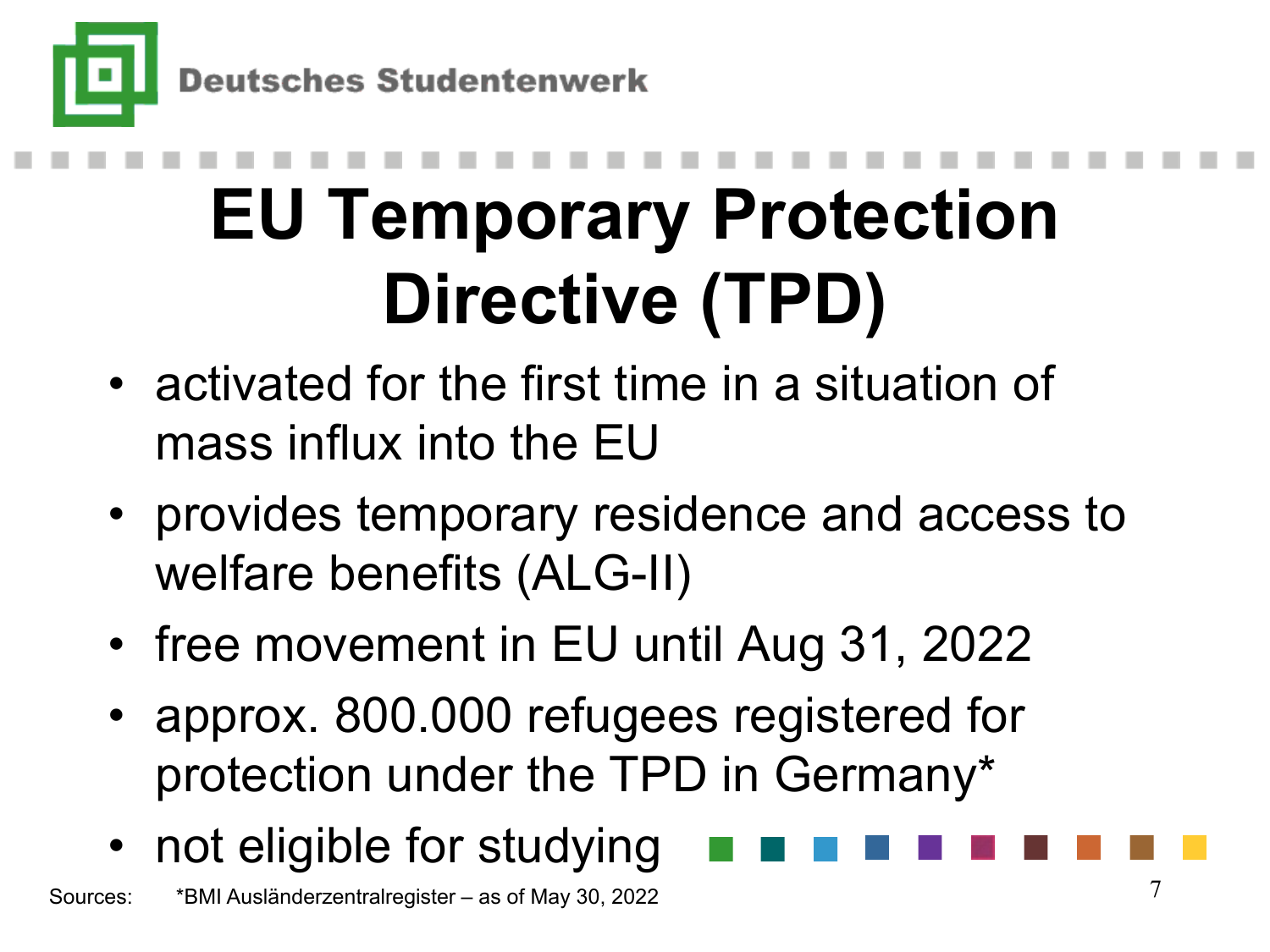

### **STWs' emergency response**

- Emergency housing and flexible solutions for rental contracts (delayed payments, flexible contracts)
- Social and psychological counselling (in English)
- Emergency grants
- Free food in dining halls
- **Fundraisers**
- Child-care

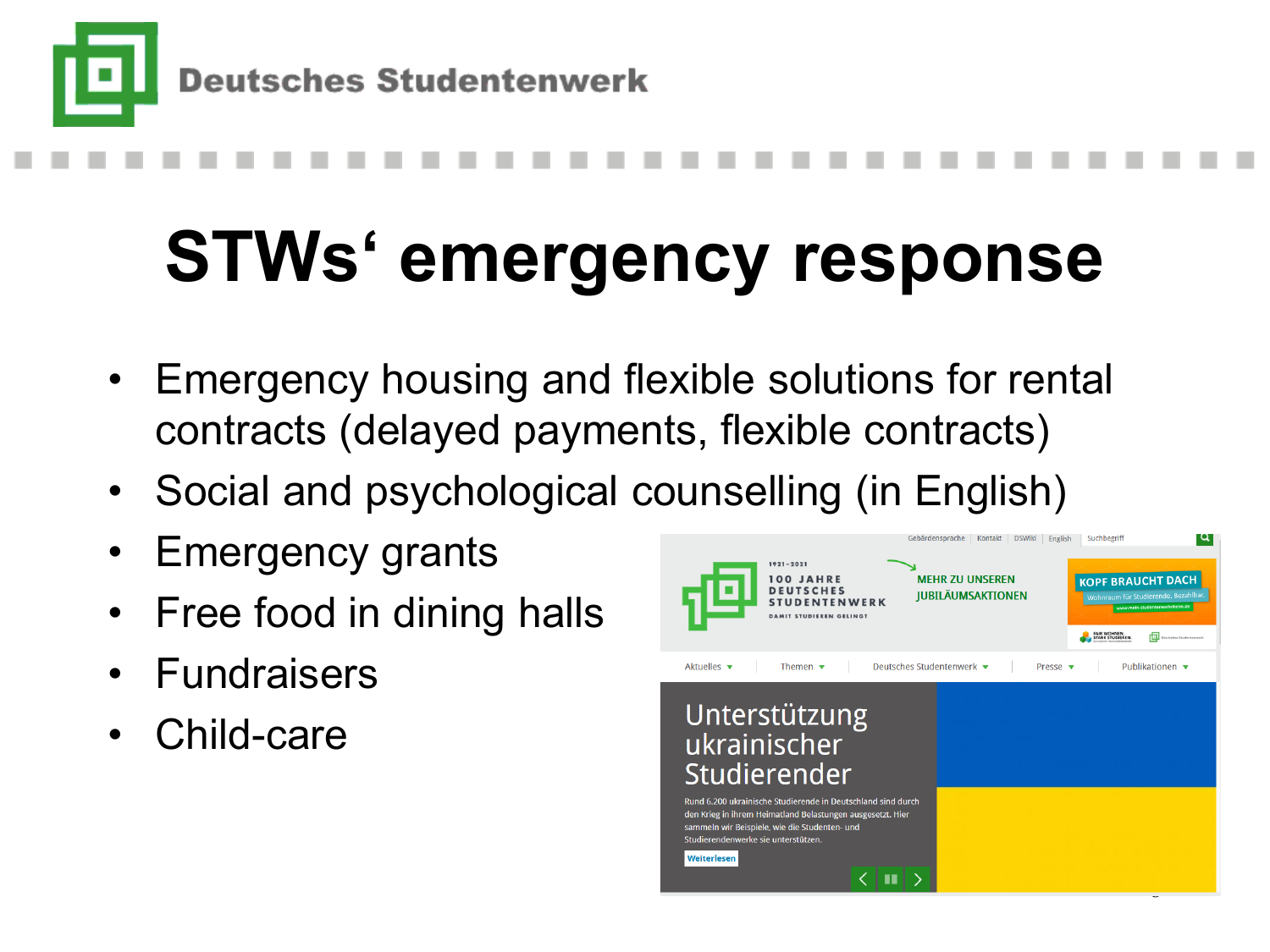

### **BAföG für Ukrainian students**

- TPD activated §24 of German Residence Act (AufenthG) for the first time
- Federal financial aid (BAföG) available from June 1, 2022 for refugees with such temporary protection (§24 AufenthG)
- But.... standard requirements apply!

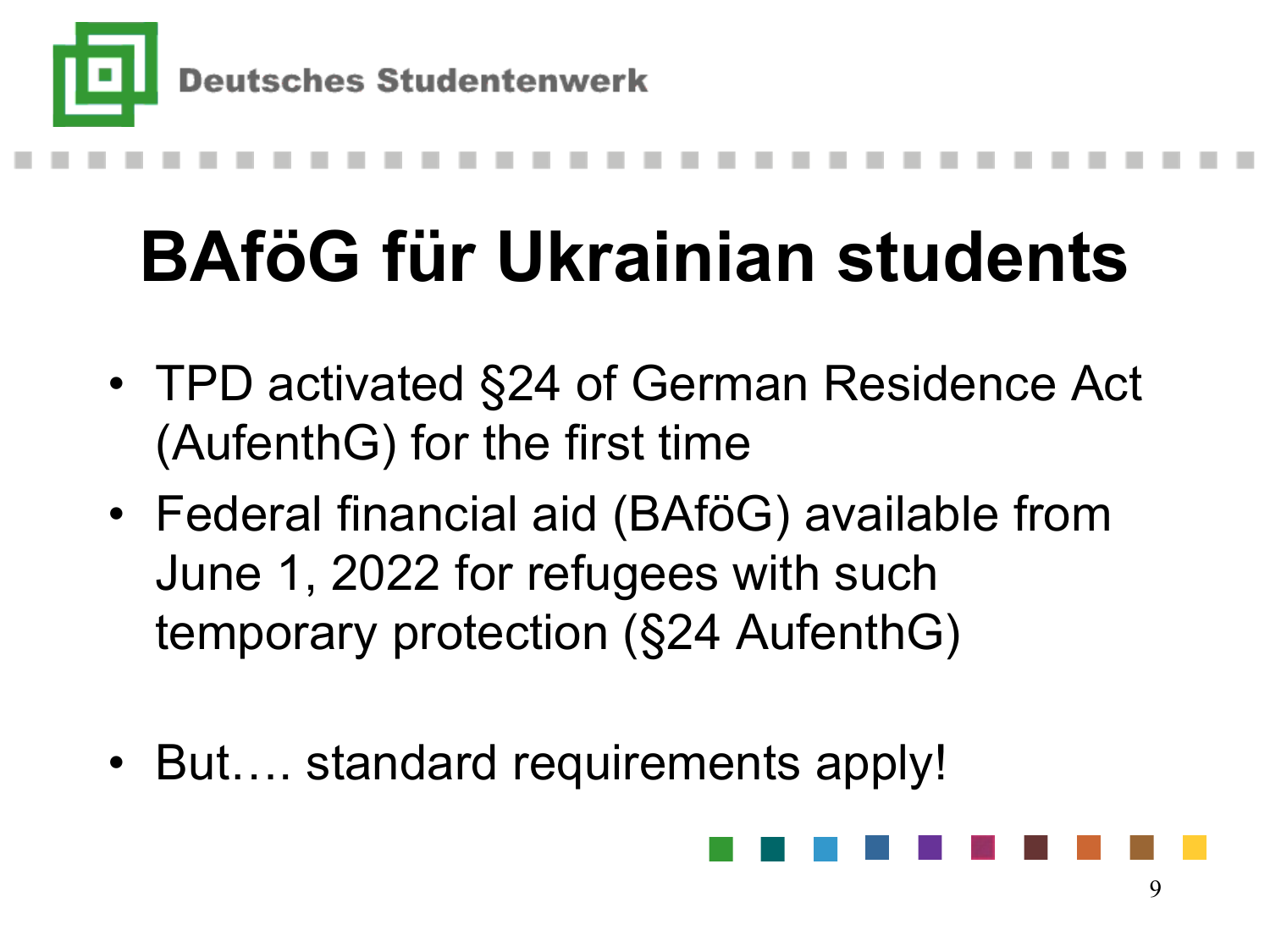

## **Barriers to BAföG**

- Regular enrollment at a German HEI
- German language requirement (or English Master course)
- proof of insufficient parental income
- age limit
- no change of study course
- (way) too much bureaucracy.....???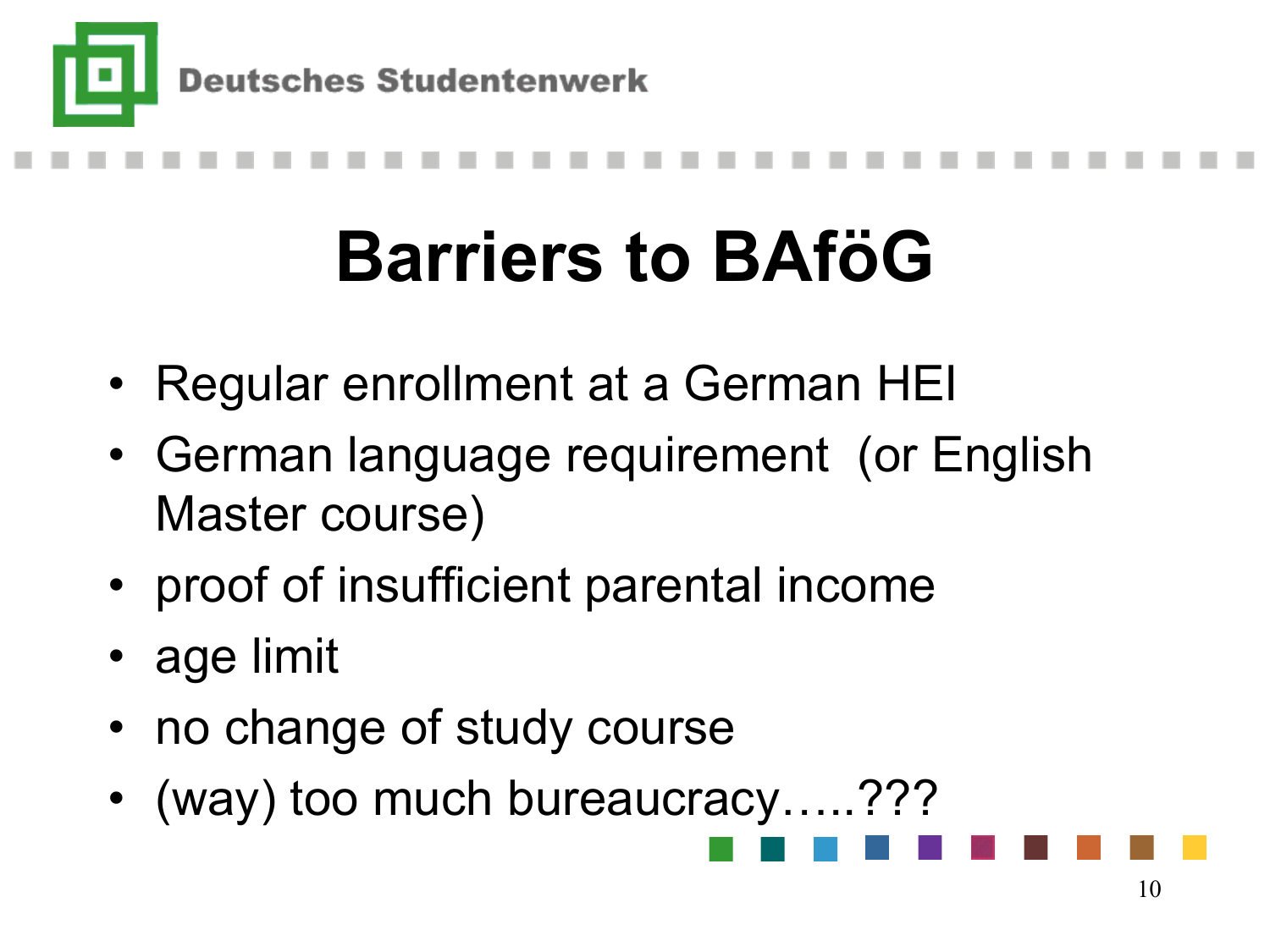

## **DSW support for the STW network**

- FAQs on residence and work regulations
- Online trainings and newsletters for STW staff
- Advocacy and lobbying for lean and flexible BAföG grants and loans

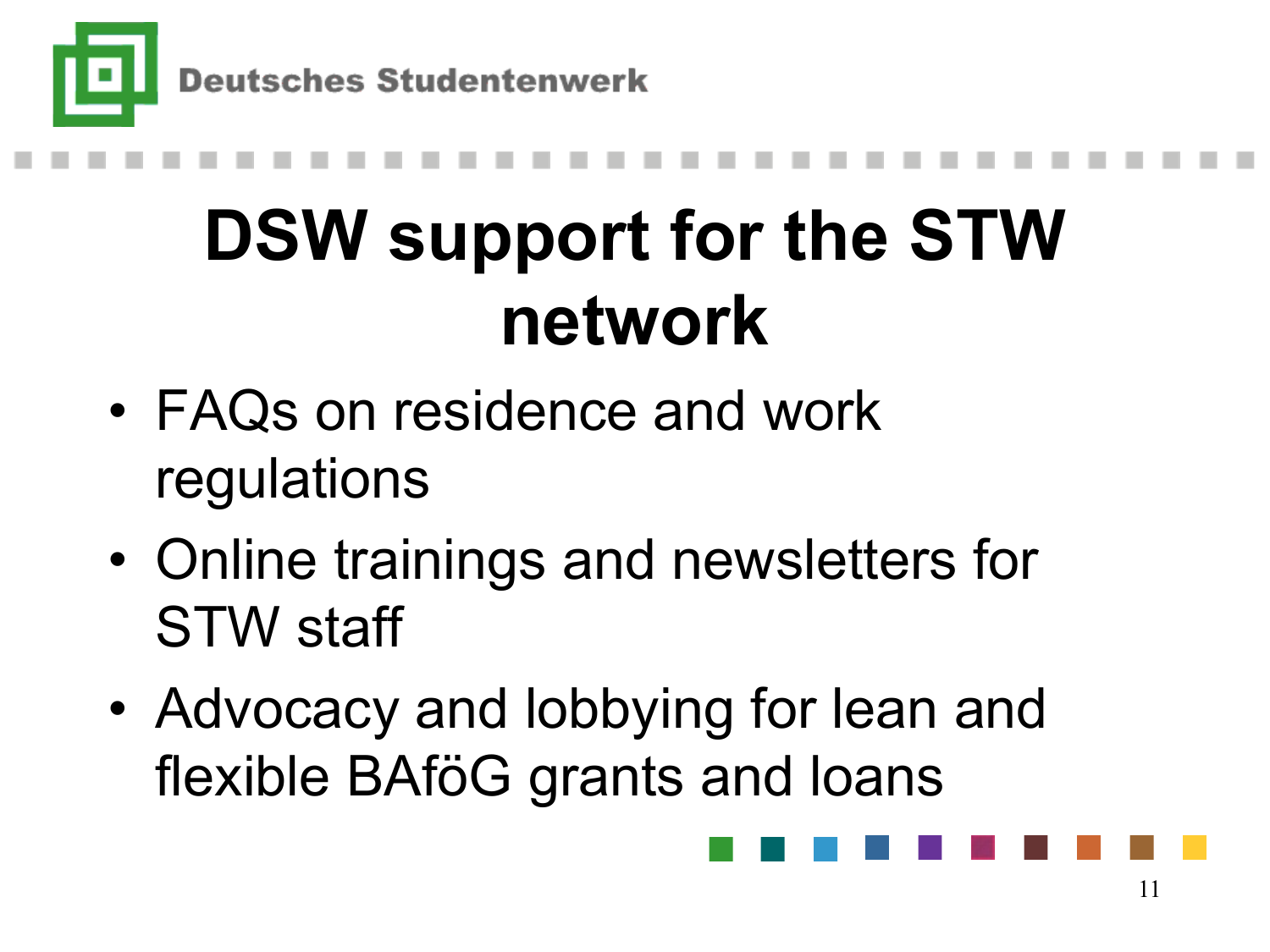

### **Further Academic Support**

- extension of DAAD programmes (Integra, Welcome and Profi) by 9 mio  $\epsilon$
- DAAD nat'l ac. contact point Ukraine
- new programs for digital learning and continuation of studies (Ukraine Digital, Digital Campus)

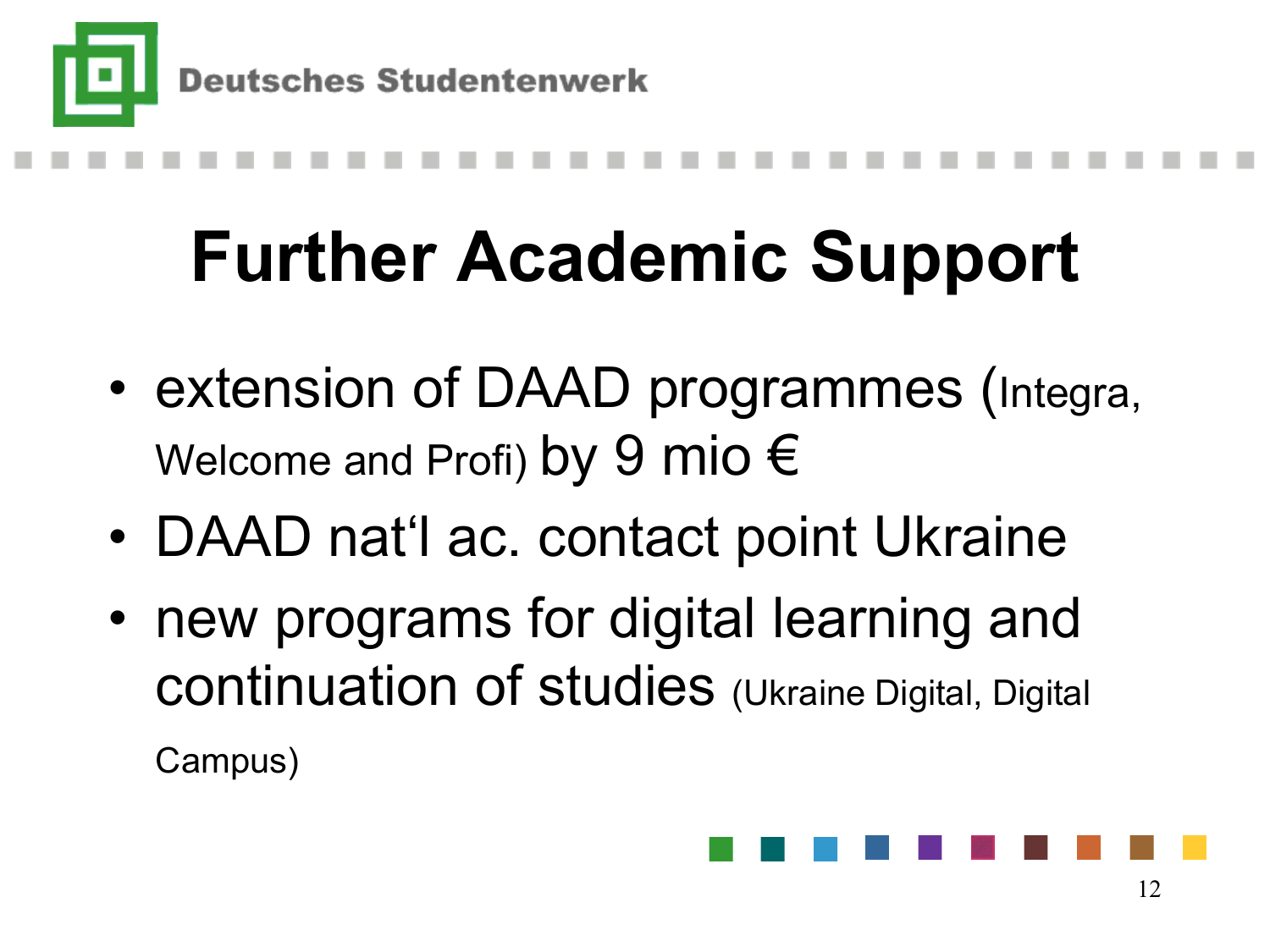

### **DSW Adocacy and Policy**

- Federal support for services to refugee students should be irrespective of nationality (needs-based approach)
- Refugees of different nationalities and other conflicts equally need support (solidarity principle)
- too often, social factors limit academic access and student success